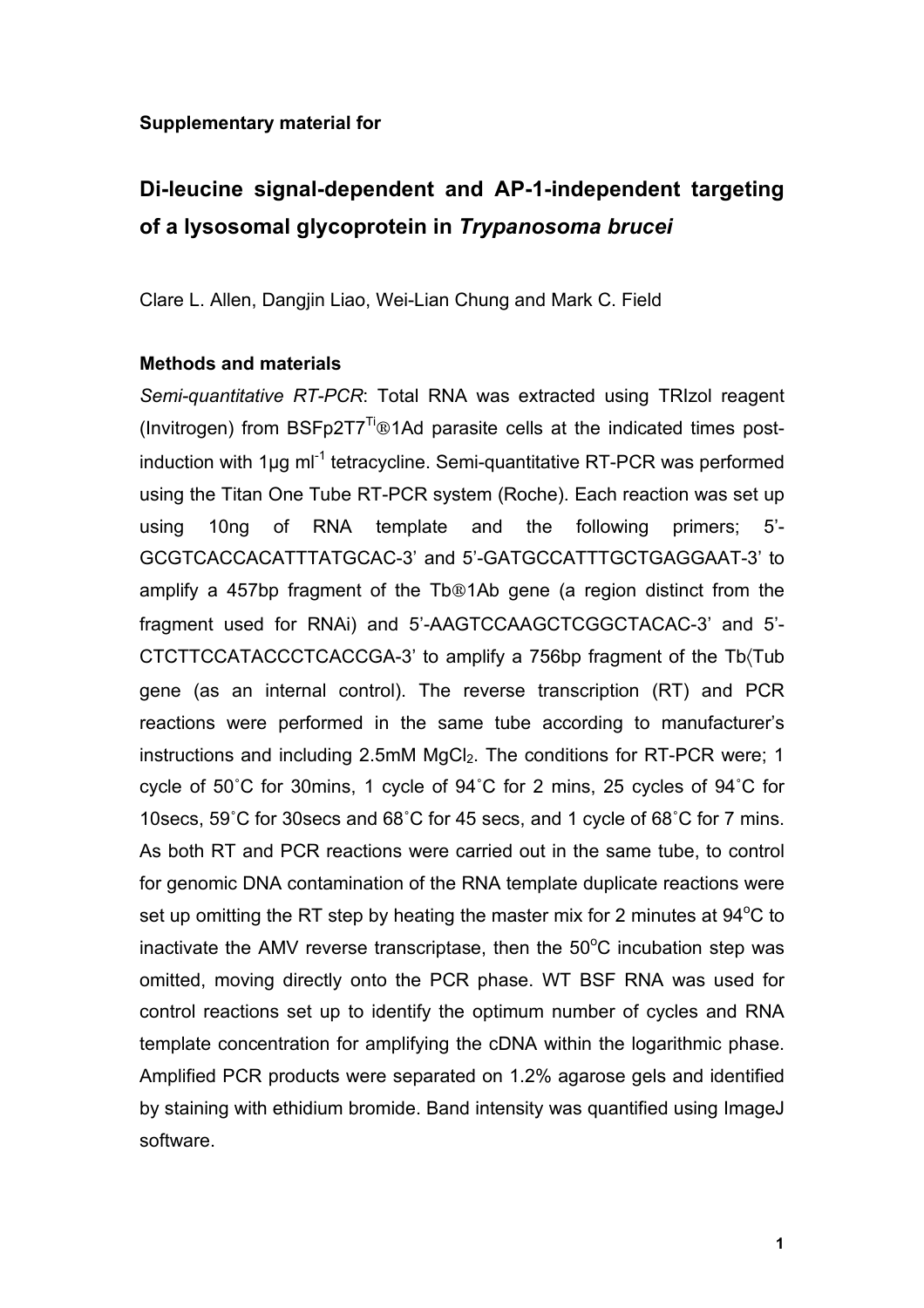## **Supplementary figure legends**

**Figure S1: Validation of Tb**!**1Ad RNAi knockdown by RT-PCR.** Panel A: RT-PCR analysis of Tb®1Ad mRNA expression in induced BSFp2T7<sup>Ti</sup>®1Ad cells. Total RNA was prepared from cells at indicated times post-induction. First strand cDNA was generated using 10ng total RNA template for each reaction, then multiplex PCRs were carried out using Tb(Tub and Tb®1Ad specific primers with 25 amplification cycles. RT-PCR products were separated by agarose electrophoresis and detected by ethidium bromide staining. Control experiments omitting the RT step confirmed the absence of significant genomic DNA contamination of the RNA template (the rightmost 4 lanes). Panel B: Analysis of relative expression levels of Tb®1Ad and Tb(tub mRNA in induced BSFp2T7<sup>Ti</sup>®1Ad cells through quantitation of band intensities shown in panel A. The intensities of the ethidium bromide stained RT-PCR-amplified Tb(tub and Tb®1Ad products were measured using ImageJ software. Results are presented as a percentage of pre-induction levels for each product. Panel C: Optimization of RNA template concentration. To control for saturation of the RT-PCR reaction by excess RNA template a series of RT-PCR reactions were set up using the following range of BSF WT RNA template concentrations: Lanes A, D, E and H = 10ng; Lanes B, F and I  $=$  1ng; Lanes C, G and J = 0.2ng. Lane D = no RT control. The primer pairs used in each reaction are shown below each lane. All reactions were performed using 25 cycles. Panel D: Optimization of cycle number. To optimize the RT-PCR conditions for semi-quantitative detection of mRNA expression a series of reactions were set up using the following range of amplification cycle numbers: Lanes A, D and G = 35 cycles; Lanes B, E, H and  $J = 25$  cycles; lanes C, F and I = 20 cycles. Lane  $J =$  no RT control. The primer pairs used in each reaction are shown below each lane. All reactions used 10ng BSF WT RNA template. The scales on the right of panels A, C and D represent relative sizes in base pairs.